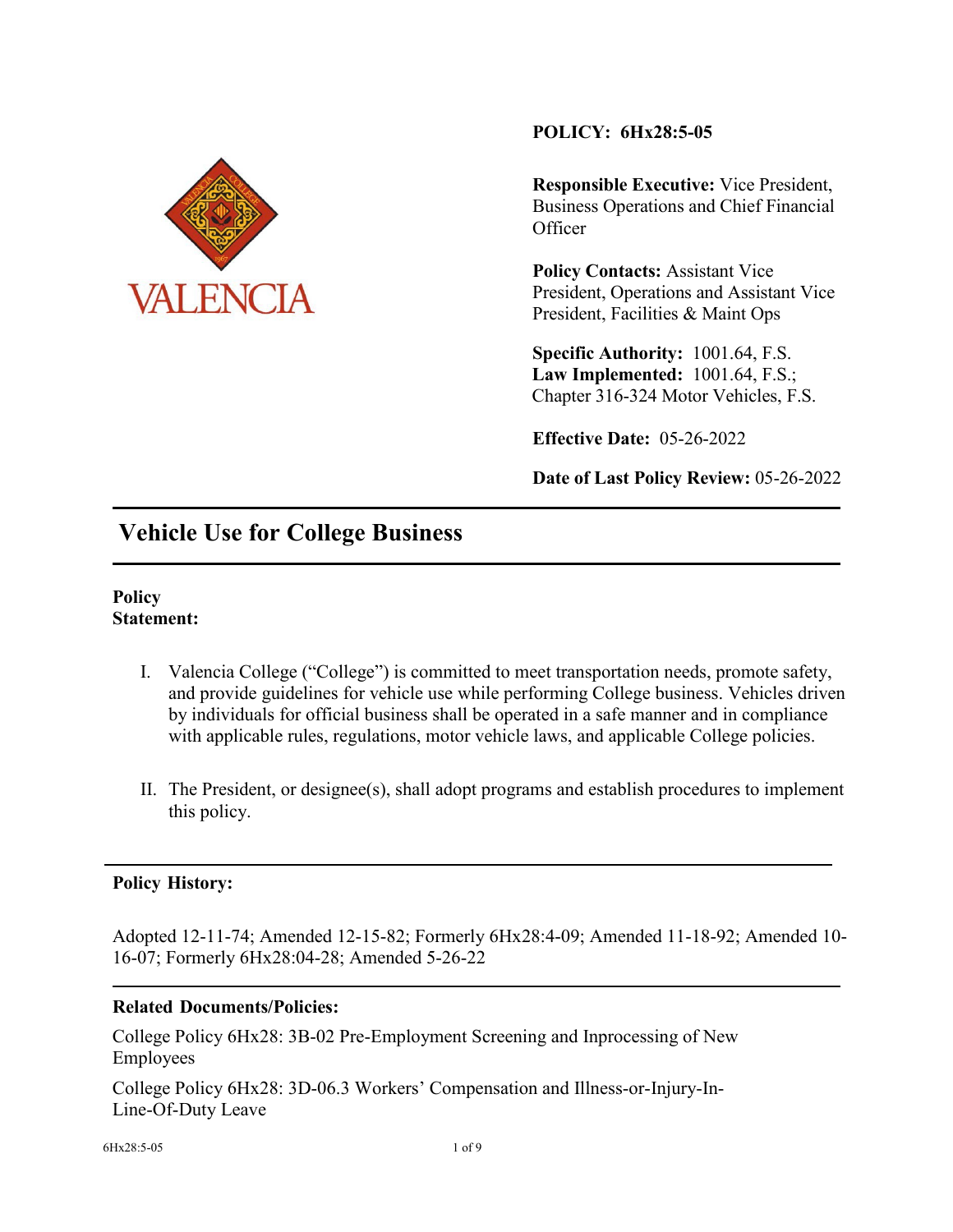College Policy 6Hx28: 3E-08 Disciplinary Action College Policy 6Hx28: 05-08 Travel by Authorized Personnel College Policy 6Hx28: 10-01 Reporting Incidents or Injuries College Policy 6Hx28: 10-05 Smoking Regulations

#### **Procedures:**

The procedures described below cover guidelines, expectations, and operation of vehicles for official College Business:

- I. College employees may be required and authorized to drive motorized vehicles, including College owned vehicles, personal vehicles, rental vehicles, leased vehicles, and/or vehicles on loan to the College being used for official business.
- II. College Vehicles
	- A. Driver's License Eligibility and Age Requirements for Employees
		- 1. A candidate given a conditional job offer for a position that requires driving as an essential job function is required to possess, by the first date of employment, a valid driver's license for the class of vehicle being driven. In accordance with Florida Statute 322.031, candidates that do not have a valid Florida driver's license by their first date of employment, must obtain a valid Florida driver's license for the class of vehicle being driven within 30 days of Florida residency and provide proof of the Florida license to Organizational Development and Human Resources (ODHR) for validation and placement in the employee's personnel file. The College may rescind a conditional offer of employment to employees who fail to obtain the required driver's license within the timeframe stipulated, absent extenuating circumstances as approved by a representative from ODHR.
		- 2. Employees using College vehicles must be 18 years of age or older, possess a valid Florida driver's license, and adhere to moto vehicle laws. An employee less than 18 years of age is not authorized to drive a College vehicle.
	- B. Monitoring of Employee Driving Records and Employee Reporting of Motor Vehicle Violations and Accidents
		- 1. Employees hired in which driving is an essential job function shall have an initial motor vehicle records (MVR) screening prior to employment and an annual MVR screening thereafter up, until the employee either separates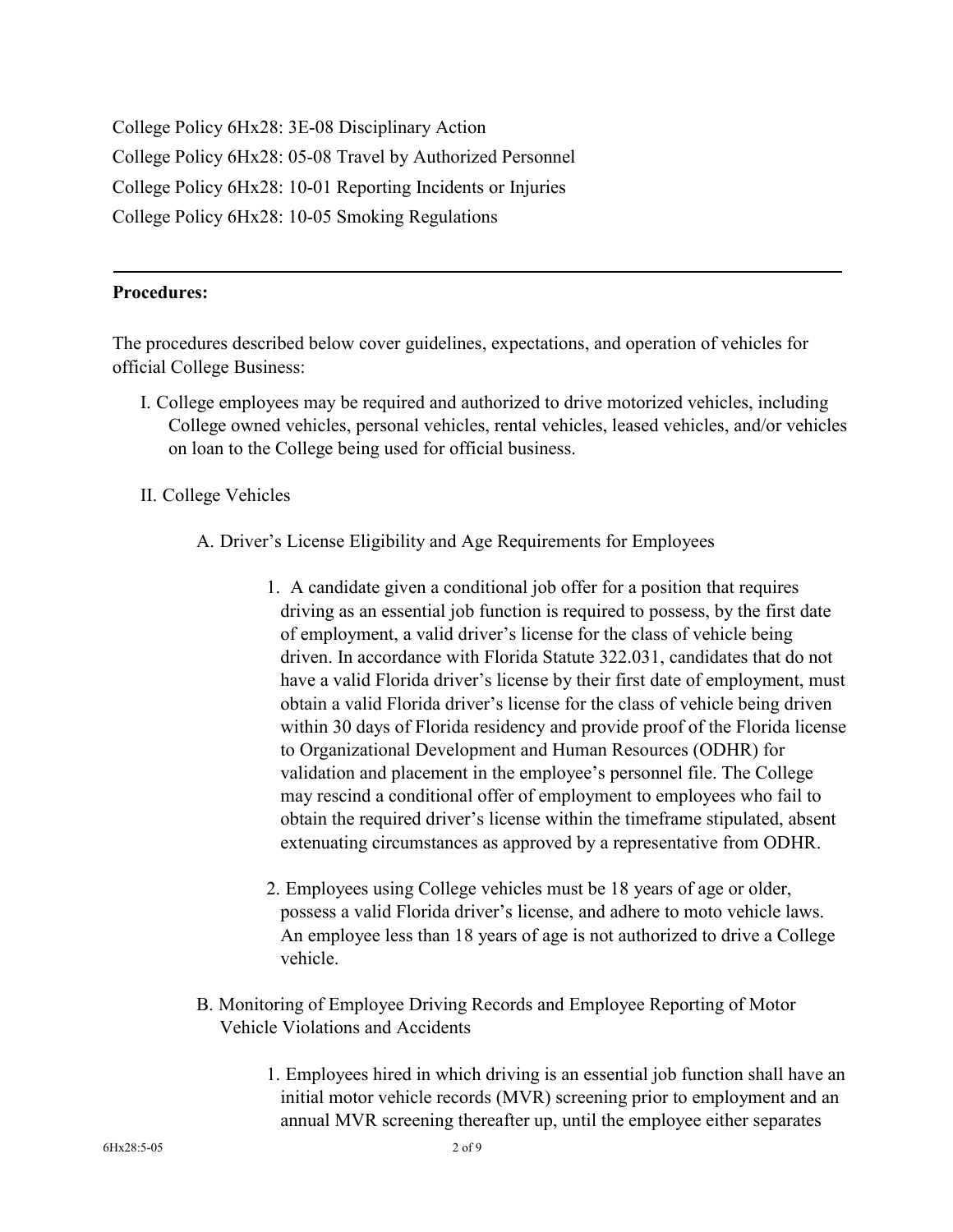from employment or the employee transfers to a position where driving is not an essential job function. Driving violations may or may not disqualify a job candidate or an employee from driving on behalf of the College. Each circumstance shall be evaluated on a case by case basis for a determination. For additional information, see College Policy 6Hx28: 3B-02 Pre-Employment Screening and Inprocessing of New Employees and College Policy 6Hx28:3E-08 Disciplinary Action.

- a. If an annual MVR screening reveals violations or information is received outside of the annual MVR screening of violations that were not previously reported by an employee, the employee may receive applicable employee corrective or disciplinary action in accordance with College Policy 3E-08 Disciplinary Action. Disciplinary action(s) shall be evaluated on the number of occurrences, severity of the violation(s), and the essential functions of the job.
- 2. Employees who drive a College vehicle for official business must notify their supervisor as soon as possible and no later than their next scheduled work day should their license be suspended, revoked, cancelled, or any other restriction placed on the employee's driver's license. Each circumstance shall be evaluated on a case by case basis for appropriate action.
- 3. Employees are responsible for reporting to their supervisor any traffic or parking violations received while driving a College vehicle no later than the end of the employee's work day on the day of the incident or as soon as possible thereafter. Each circumstance shall be evaluated on a case by case basis for appropriate action, which may include being responsible for payment of any applicable fines, penalties, legal fees, or other costs resulting from a traffic or parking violation issued while operating a College vehicle.
- 4. Employees involved in a motor vehicle accident while driving a College vehicle for official business shall follow reporting protocols in accordance with College Policy 6Hx28: 10-01 Reporting Incidents or Injuries.
- C. College Vehicle Departmental Responsibilities
	- 1. Vehicle Tag, Title, Registration, and Insurance
		- a. Departments falling under professional and continuing education programs may purchase or lease new or used College vehicles for the department and/or programs under their purview due to the number and unique types of vehicles needed. The original title, copies of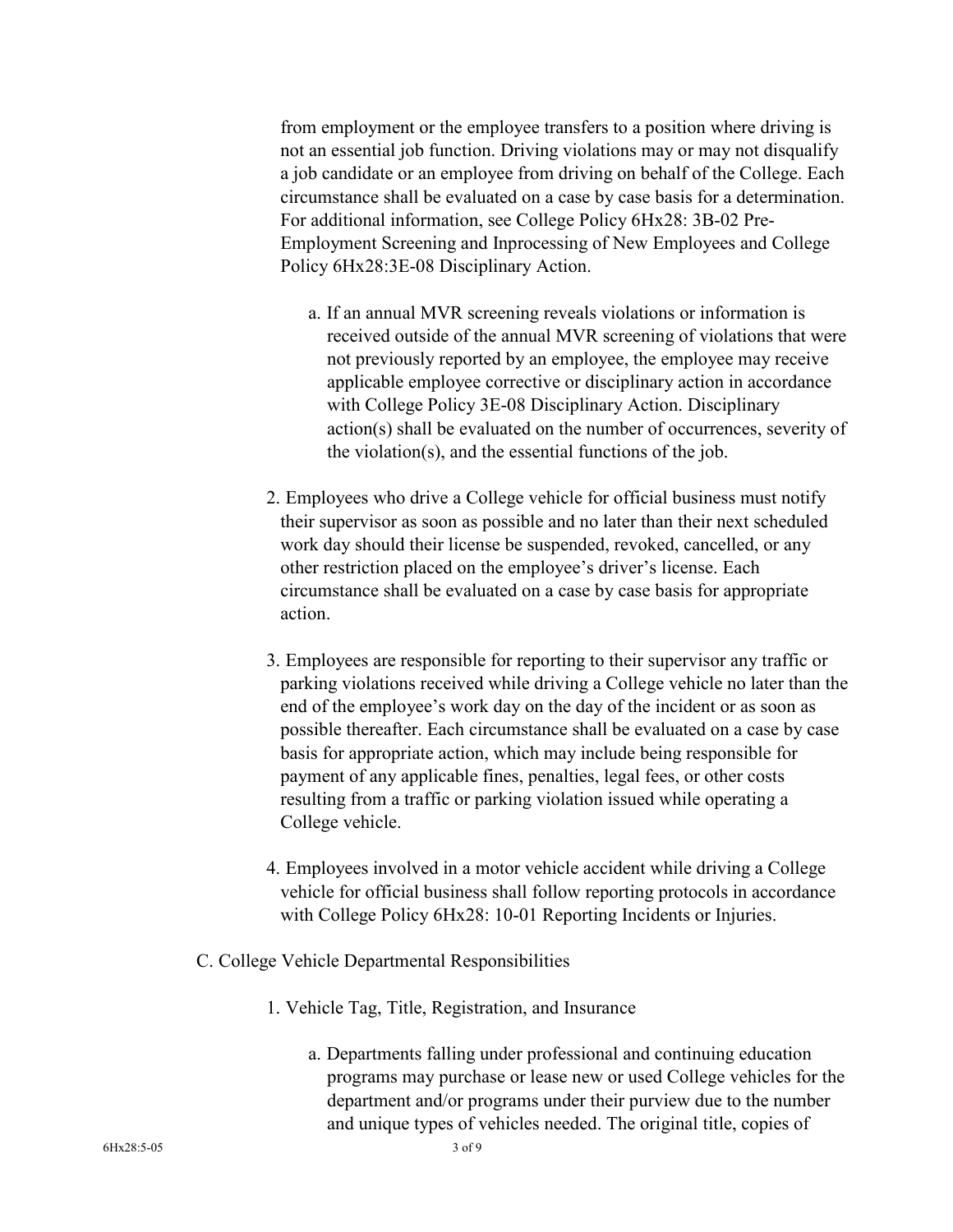purchasing paperwork, and copies of vehicle registration shall be forwarded and maintained by the Risk Management Office.

- b. All other collegewide departments interested in purchasing and/or leasing new or used College vehicles must first partner with Business Operations and the Risk Management Office for the coordination of such purchase/lease and required tags, titles, and registrations, as applicable. Vehicle registrations and current insurance cards shall be stored in the glove box of the College vehicle. The original title, copies of purchasing paperwork, and copies of the vehicle registration, as applicable, shall be forwarded and maintained by the Risk Management Office.
- 2. Vehicle Maintenance, Repairs, and Sanitation
	- a. Maintenance and Repairs Professional and continuing education programs are responsible for the proper maintenance and for coordinating with appropriate service providers (as needed) of College vehicles assigned to their department. All other collegewide departments assigned College vehicles are responsible for:
		- i. Monitoring College vehicles to ensure they are properly maintained and partnering with the regional campus fleet mechanic to evaluate the vehicle for service and/or coordination with repair shops on items, as applicable; and
		- ii. Incurring costs for vehicle repairs exceeding warranty expirations, repairs caused by accidents, and maintenance items such as new tires, engine, overhauls, and other items beyond incidental charges.

Departments that determine a College vehicle has a safety issue(s) shall not allow the driving of such vehicle until deficiencies are evaluated and addressed by a regional fleet mechanic.

b. Sanitation - Departments assigned College vehicles are responsible for the routine internal and external cleanliness of the vehicle. During emergency management circumstances (e.g., pandemics), in addition to routine vehicle cleaning, departments are responsible for implementing additional sanitizing and disinfecting protocols, before and after each vehicle use for high-traffic internal and external vehicle surfaces including and not limited to door handles, door latches, mirrors, steering wheels, turn signals, console, and controls.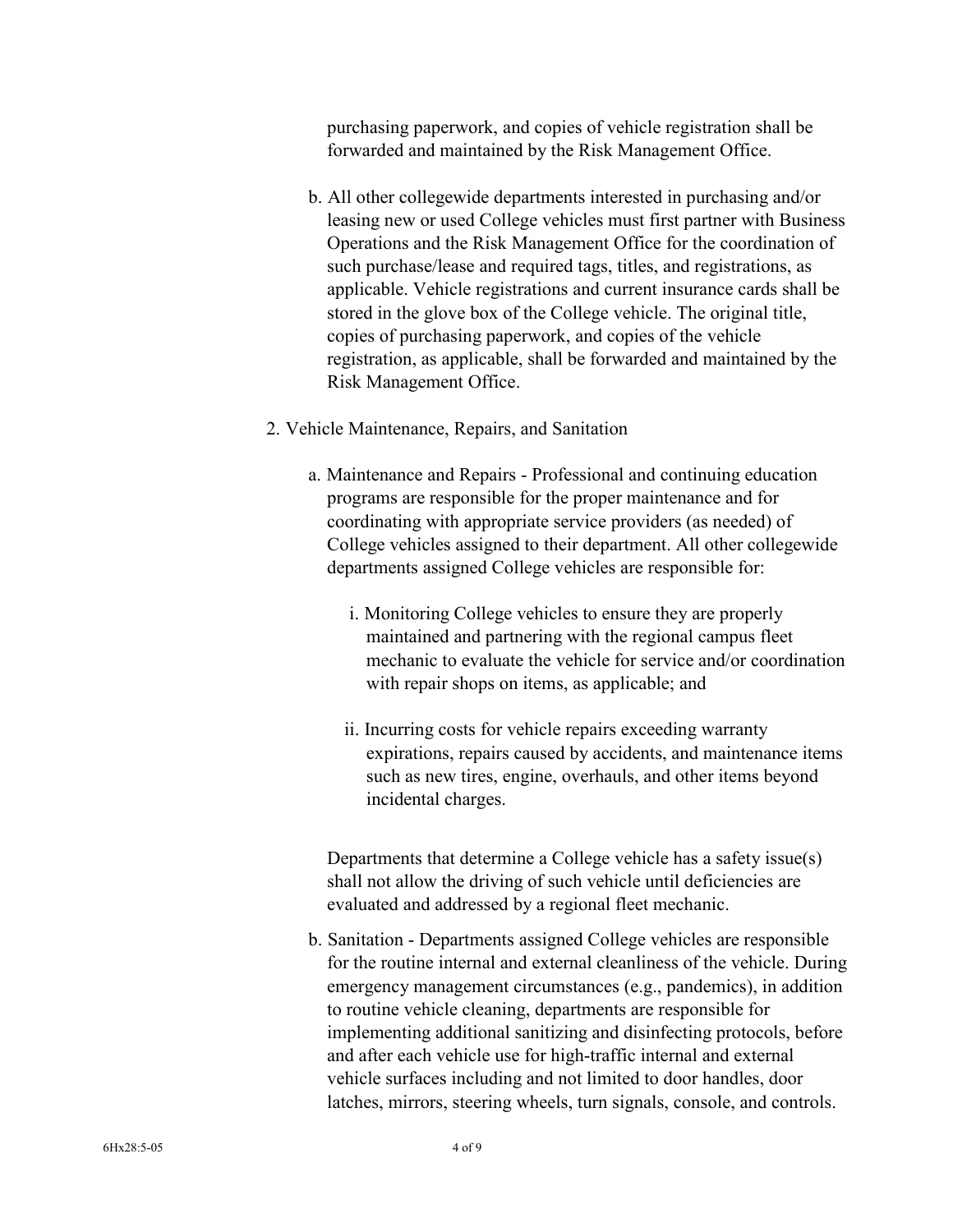- 3. College Vehicle Reservation and Check Out Departments assigned College vehicles are responsible for establishing their own process for reservation and checkout of department College vehicles. A mileage log book is not required for College vehicles equipped with a Global Positioning System (GPS). For vehicles not equipped with a GPS, a mileage log book must be maintained in each vehicle to record trips taken in the vehicle off campus. The mileage log book is required for auditing purposes and the log book shall record at a minimum the following information:
	- a. Date
	- b. Departing location
	- c. Destination(s)
	- d. Beginning vehicle mileage
	- e. End vehicle mileage
	- f. Purpose of trip
	- g. Printed name of driver and initials

Note: College vehicles are normally prohibited from being driven outside of the scope of the destination and College related activity; or driven between the College and an employee's residence or other off-site location, unless approved by the employee's supervisor that includes the specific business purpose for such use of the College vehicle. For example, with supervisor approval, an employee may take a College vehicle to their place of residence or other off-site location if the employee is attending an out of town development opportunity and/or conducting out of town College related professional responsibilities. In these types of circumstances, the College vehicle may be used for an early departure or a late return; or the driving time to or from the final destination is reduced by taking the College vehicle to the employee's residence or other off-site location.

- 4. Fuel Card Program The College participates in a fuel card program where fuel cards are assigned to specific College vehicles. Authorized employees are assigned a personal identification pin that can be used on any College issued fuel card.
	- a. Departments are responsible for identifying and coordinating the assignment of personal identification fuel pins to authorized employees. Authorized drivers will use their assigned pin with the designated College vehicle and fuel card to purchase fuel at an authorized fuel location.
	- b. Authorized drivers of College vehicles who use a College issued fuel card are responsible for obtaining receipts for all fuel purchases for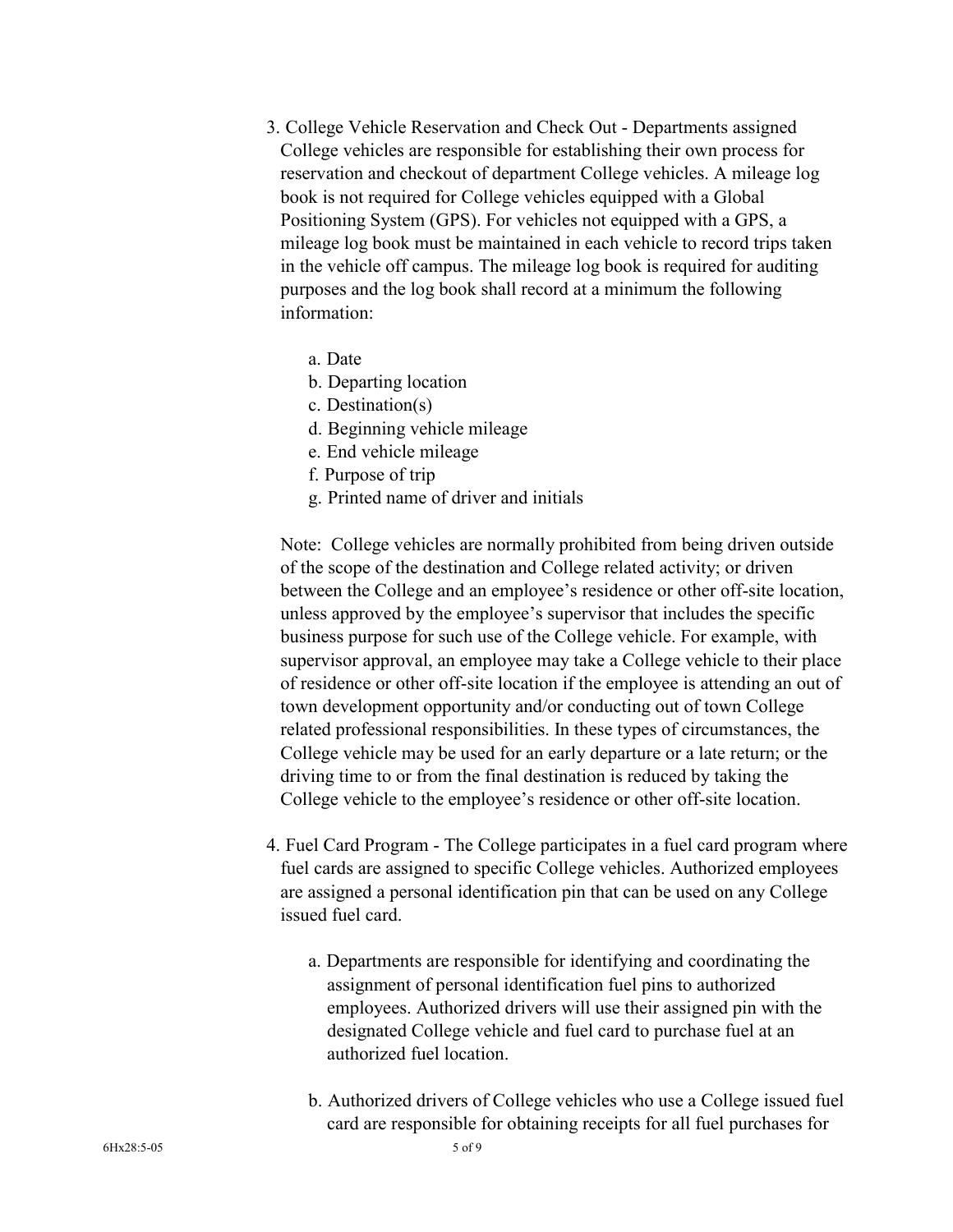the assigned College vehicle. Drivers will turn in fuel receipts to their immediate supervisor or department office as soon as possible and each applicable department shall maintain fuel card purchase receipts in accordance with the appropriate records retention schedule.

- c. Lost or damaged fuel cards shall immediately be reported to the employee's supervisor and a representative of Safety and Security for completion of a 'Security Incident Report".
- d. Abuse or misuse of the fuel card may subject an employee to suspension of College vehicle driving privileges and/or disciplinary action in accordance with College Policy 6Hx28: 3-08 Disciplinary Action.
- 5. Accident Reporting Kit Departments assigned College Vehicles are responsible for obtaining an 'Accident Reporting Kit' (vehicle registration, proof of insurance, and accident recording form) from the College's Risk Management Office for initial placement in the vehicle glove compartment and replenish documents as needed.
- 6. Damage to Vehicles If a College vehicle is stolen or damaged where no responsible party is identified, or the damage is due to weather elements (e.g., wind or water), the department to which the vehicle is assigned shall be responsible for applicable deductibles. Vehicle theft, loss or theft of vehicle transponder, and/or vehicle related damages shall be reported in accordance with College Policy 6Hx28: 10-01 Reporting Incidents or Injuries.
- 7. Electronic Citations/Fines If a citation and/or fine is issued to a College vehicle by a "red-light" camera or other unmanned device (e.g., E-Pass), the department responsible for the vehicle must identify the employee driving at the date and time the citation was issued. The department shall evaluate the circumstances and determine if the employee or department shall be responsible for payment of the citation to include any applicable employee corrective or disciplinary action in accordance with College Policy 6Hx28: 3E-08 Disciplinary Action.
- 8. Departments are responsible for informing applicable department employees who drive College vehicles of employee expectations and responsibilities pertaining to College vehicles (i.e. required training; employee awareness of the ability of GPS equipped vehicles to record driving speed, mileage, and location of vehicle; mileage log book completion for those vehicles not equipped with GPS; fuel card program;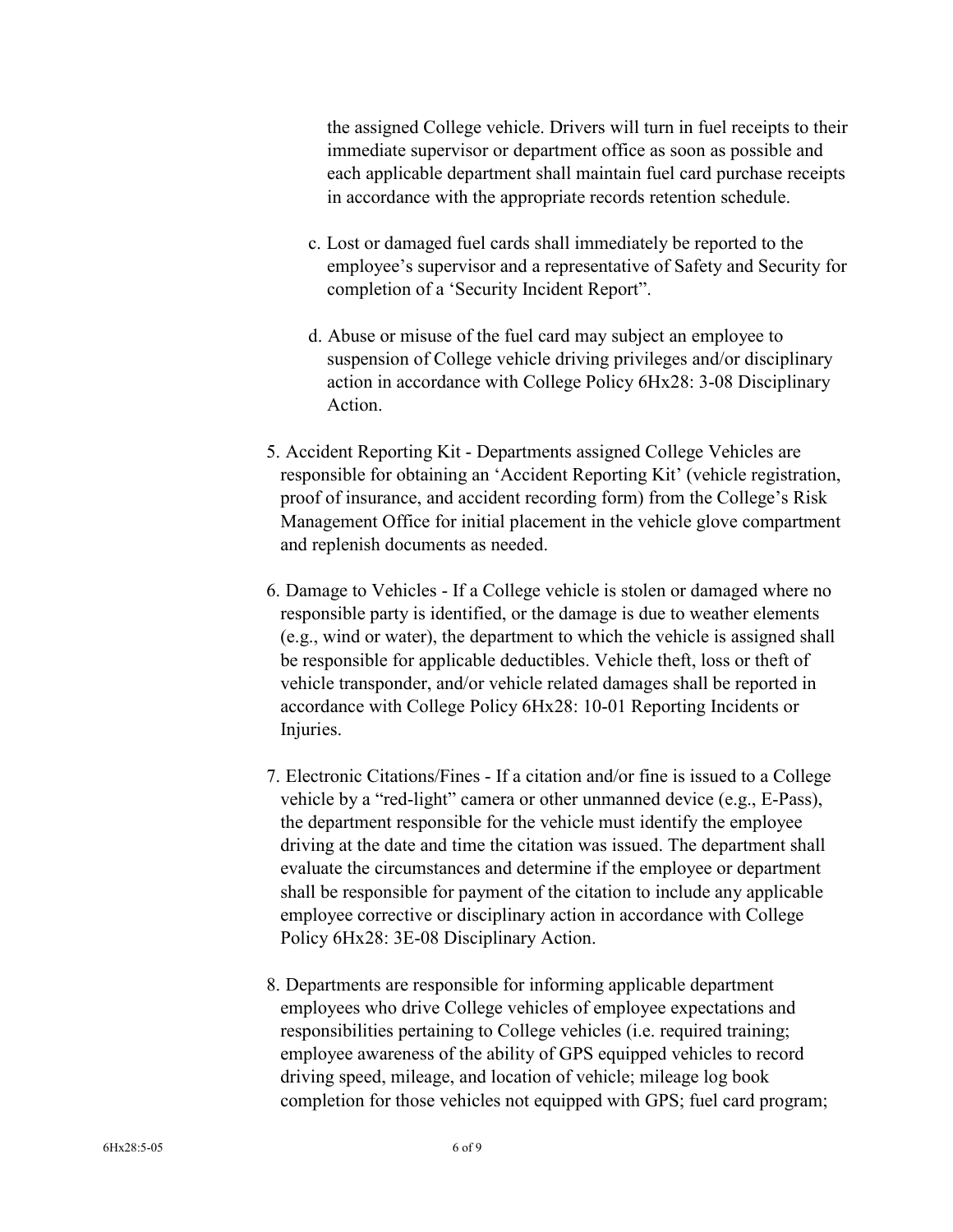vehicle damage protocols; reporting traffic accidents and violations received while driving a College vehicle; etc.).

- D. College Vehicle Driver Training and Responsibilities
	- 1. Employees who drive College vehicles shall complete applicable training on driver safety and awareness at employee onboarding and annually thereafter. Applicable employees must have a valid Florida driver's license in their possession at all times while driving a College vehicle and abide by motor vehicle laws (including and not limited to seat belts, speed limits, use of cell phones and other portable electronic devices, prohibition of texting while driving, prohibition on impaired driving, etc.).
	- 2. Employees authorized to drive a College vehicle may drive for official business purposes; personal use of a College vehicle is prohibited.
	- 3. Employees are responsible for understanding how to operate the basic functions of a College vehicle and check proper functioning items such as lights, wipers, mirrors, seat adjustments, cruise control, etc. Deficiencies discovered during the vehicle check shall be reported by the employee to the department supervisor. If the deficiency is safety related such as nonworking brake lights, headlights, wipers, turn signals, etc., the College vehicle shall not be driven until the deficiency(ies) is(are) corrected by the department in partnership with the regional campus fleet mechanic to evaluate the vehicle for service and/or coordination with repair shops on items, as applicable. Deficiencies discovered while driving the vehicle (e.g., non-working transponder) shall be reported as soon as possible to the supervisor.
	- 4. Employees who drive a College vehicle are responsible for ensuring the number of passengers does not exceed the number of available seats and that each passenger is using the provided seat belt.
	- 5. Employees are responsible for locking College vehicles when not in use, removing personal items from inside the vehicle, and are prohibited from smoking inside College owned or leased vehicles in accordance with College Policy 6Hx28: 10-05 Smoking Regulations.
- E. Reporting of College Vehicle Accidents College vehicle accidents should be reported in accordance with College Policy 10-01 Reporting Incidents or Injuries.
- F. Vendors and Contractors College vendors and/or contractors may drive College vehicles under extenuating or emergency circumstances as authorized by the College President or designee. Vendors and contractors authorized by the College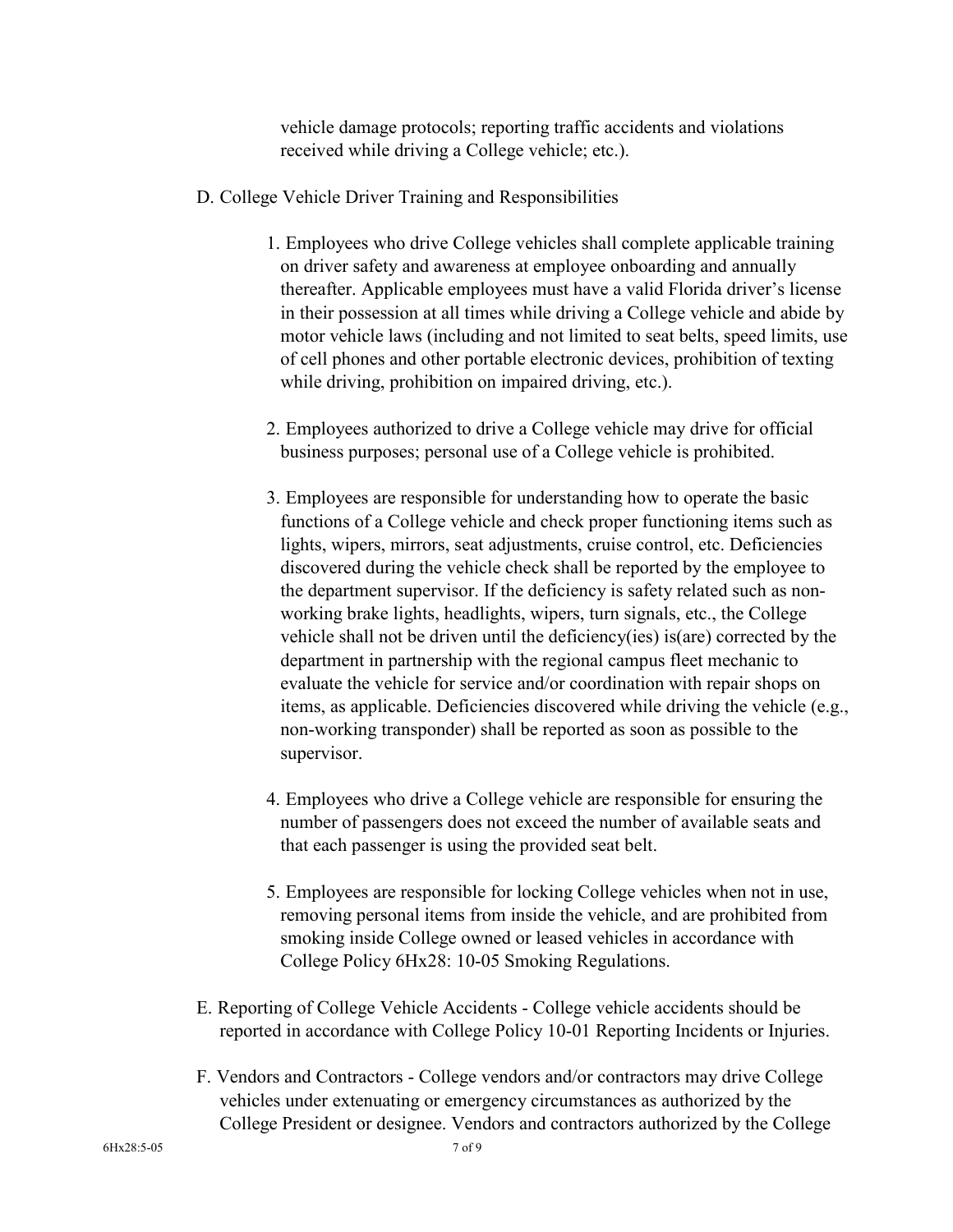to drive a College vehicle must be 18 years of age or older, possess a valid driver's license, adhere to motor vehicle laws, report vehicle deficiencies to the respective department, and abide by applicable College policies and procedures.

- G. Passengers in College Vehicles College employees, students participating in authorized trips, volunteers, vendors/contractors, individuals engaged in College business or related activity(ies), or individuals approved by the sponsoring department are authorized to be a passenger in a College vehicle (driven by an authorized driver). Passengers are responsible for abiding by motor vehicle laws, including and not limited to seat belts and other applicable College policies (e.g., College Policy 6Hx28: 10-08 Smoking Regulations and College Policy 6Hx28: 10- 08.1 Drug-Free Campuses and Workplace.) The number of passengers allowed to travel in a College vehicle is limited to the number of available seats and seat belts in the vehicle.
- III. Rental Vehicles for Official Business Rental vehicles used for official business travel shall be rented through College approved car rental agencies. Individuals are responsible for locking rental vehicles when not in use, removing personal items from inside the vehicle, and are prohibited from smoking inside College rented vehicles in accordance with College Policy 6Hx28: 10-05 Smoking Regulations.
	- A. For the health and welfare of the College community, the rental of 12 and 15 passenger vans are discouraged. The College recommends rental of the appropriate number of minivans to transport large groups or to preferably contract with professional transit services for large transportation needs.
- IV. Use of Personal Vehicles for Official Business Personal vehicles are permitted to be used for official business.
	- A. Drivers of personal vehicles are responsible for maintaining a valid driver's license, maintaining personal vehicle insurance coverage as required by law, and following motor vehicle laws.
		- 1. In the event of a personal vehicle accident during the course of official business, drivers of personal vehicles shall use their personal vehicle insurance as primary insurance. If injuries are sustained, injured employees may be eligible for workers' compensation medical benefits and leave, as applicable. For additional information, see College Policy 6Hx28: 3D-06.3 Workers' Compensation and Illness-or-Injury-In-Line-Of-Duty-Leave.
	- B. Drivers of personal vehicles may be eligible for tolls, parking, and per mile reimbursement costs at the rate established and approved by the District Board of Trustees within the limits prescribed by Florida Statutes. For additional information, see College Policy 6Hx28: 05-08 Travel by Authorized Personnel.